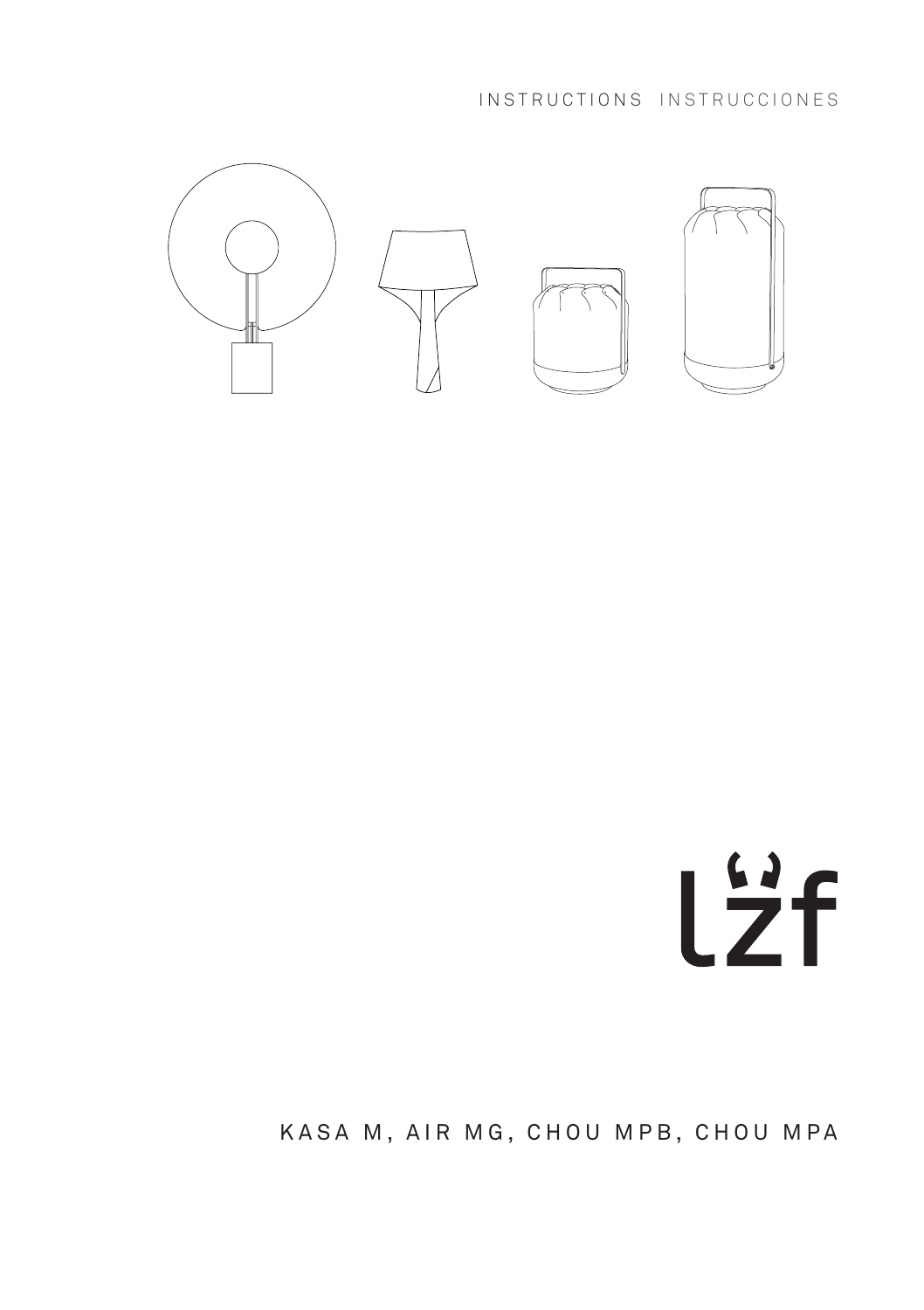# CONTENTS CONTENIDO





═

1 un. 1 un.

1 Shade Pantalla

2 Electrical cable Cable eléctrico



# TECHNICAL SPECIFICATIONS ESPECIFICACIONES TÉCNICAS

## **Recommended bulb Bombilla recomendada**

| 220 - 250V 50Hz $\sim$<br>CE<br>Class II Clase II                          | <b>120V</b>                                            |
|----------------------------------------------------------------------------|--------------------------------------------------------|
| AIR M<br>E14<br>LED Mini Globe DIM 7 W max.<br>V<br>LED                    | AIR M<br>E12<br>v<br>LED Mini Globe 5 W max.           |
| CHOU MPA / MPM<br>E27<br>LED Spherical DIM 11 W max.<br>LED regulable<br>T | CHOU MPA / MPM<br>E26<br><b>LED A19 15 W max.</b><br>圓 |
| <b>KASAM</b>                                                               | <b>KASA M</b>                                          |
| G9<br>LED DIM 3 W<br>T<br>Incluida Included                                | G9<br>LED DIM 3,5 W<br>回<br>Included                   |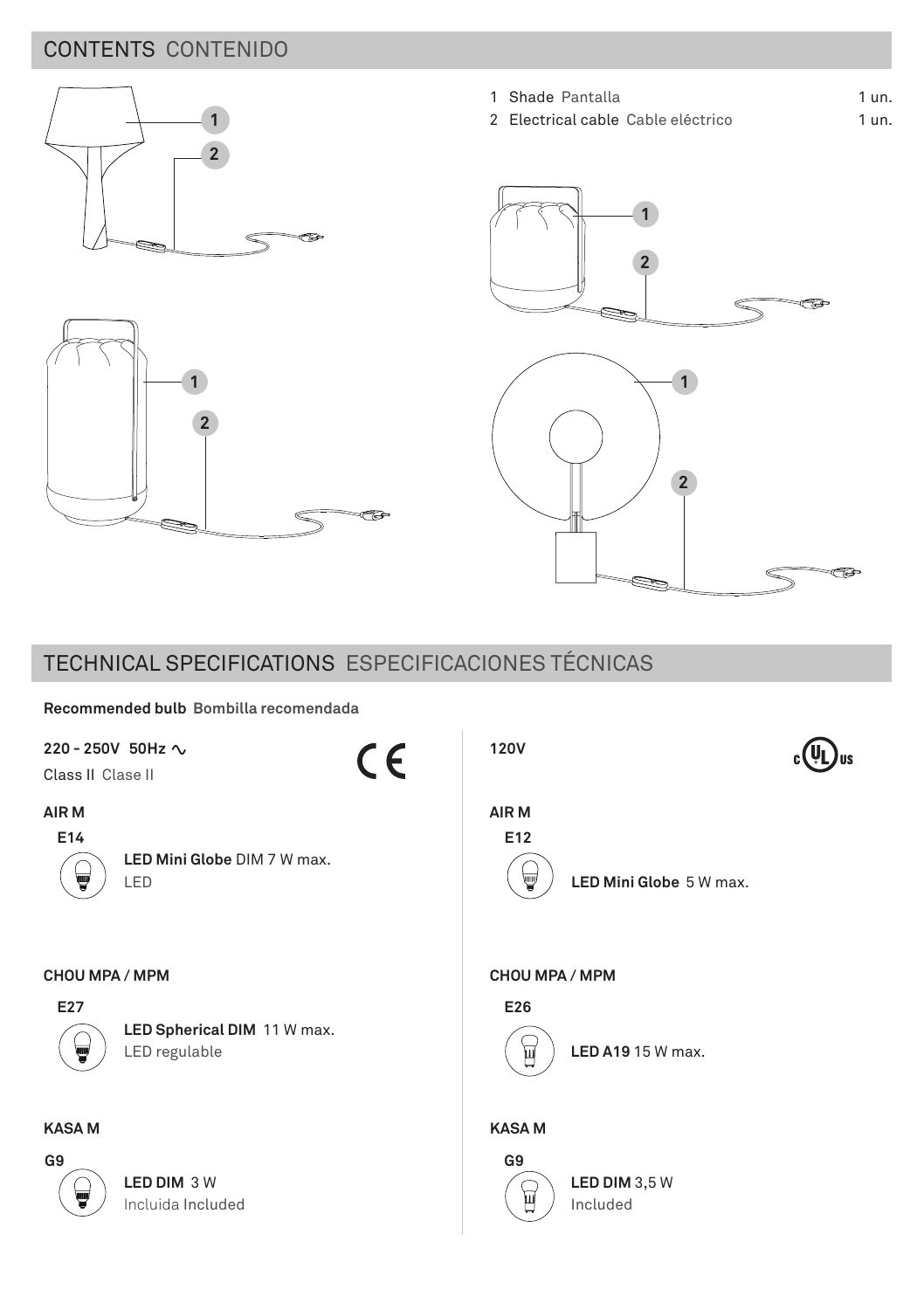

# KASA M: BULB CHANGING CAMBIO DE BOMBILLA



Para cambiar la bombilla del modelo KASA M, en primer lugar hay que retirar los dos tornillos que sujetan la semiesfera reflectora usando una llave allen. Una vez retirada, se puede acceder a la bombilla para retirarla del portalámparas y colocar una nueva.

In order to change the bulb in KASA M, first remove the semiespherical reflector using an allen key. Then you will be able to access the bulb to change it.